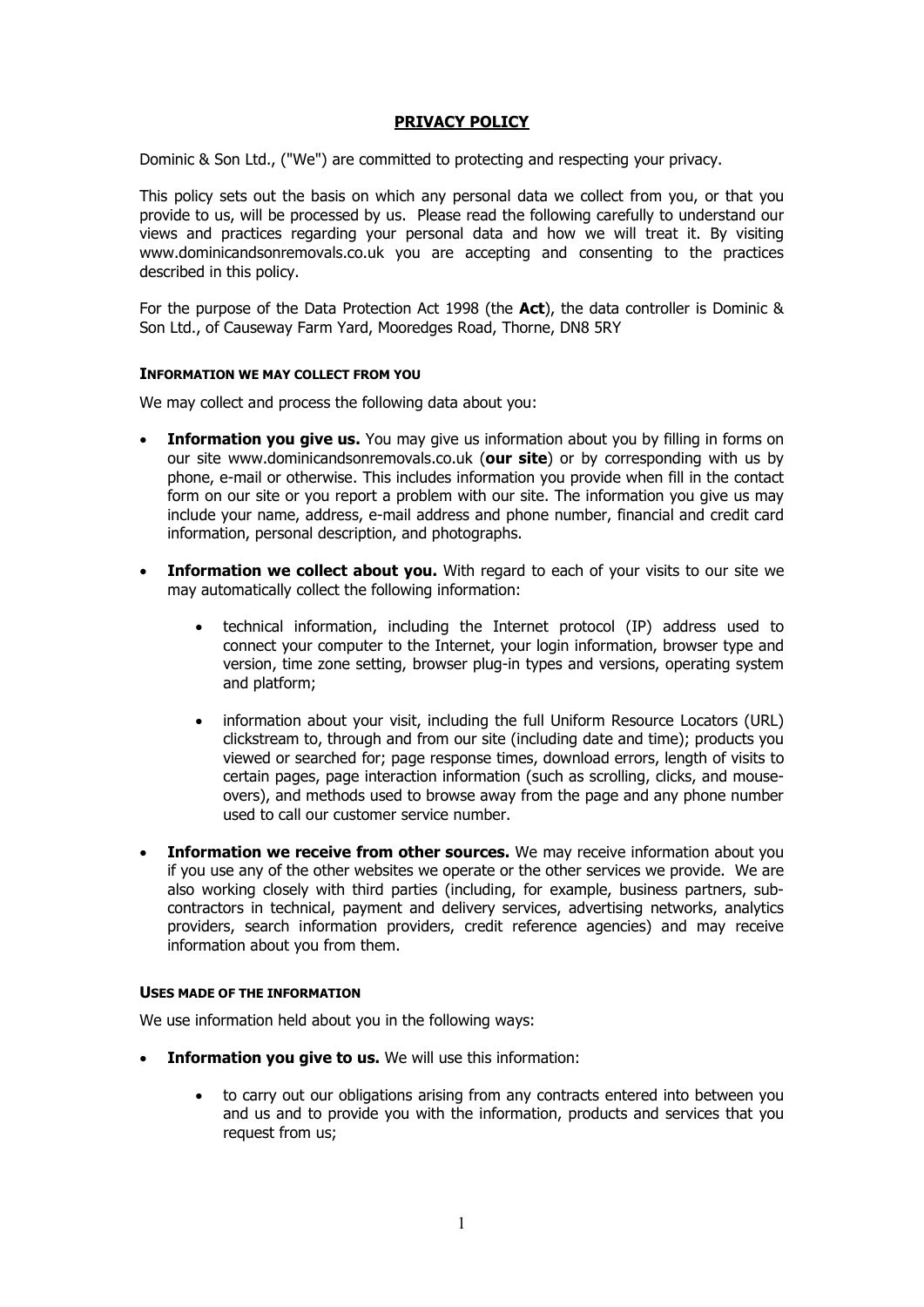- to ensure that content from our site is presented in the most effective manner for you and for your computer.
- **Information we collect about you.** We will use this information:
	- to administer our site and for internal operations, including troubleshooting, data analysis, testing, research, statistical and survey purposes;
	- to improve our site to ensure that content is presented in the most effective manner for you and for your computer;
	- as part of our efforts to keep our site safe and secure;
	- to measure or understand the effectiveness of advertising we serve to you and others, and to deliver relevant advertising to you;
- **Information we receive from other sources.** We may combine this information with information you give to us and information we collect about you. We may us this information and the combined information for the purposes set out above (depending on the types of information we receive).

# **DISCLOSURE OF YOUR INFORMATION**

We may share your personal information with any member of our group, which means our subsidiaries, our ultimate holding company and its subsidiaries, as defined in section 1159 of the UK Companies Act 2006.

We may share your information with selected third parties including:

- Business partners, suppliers and sub-contractors for the performance of any contract we enter into with [them or] you.
- Analytics and search engine providers that assist us in the improvement and optimisation of our site.
- [Credit reference agencies for the purpose of assessing your credit score where this is a condition of us entering into a contract with you.]

We may disclose your personal information to third parties:

- In the event that we sell or buy any business or assets, in which case we may disclose your personal data to the prospective seller or buyer of such business or assets.
- If Dominic & Son Ltd., or substantially all of its assets are acquired by a third party, in which case personal data held by it about its customers will be one of the transferred assets.
- If we are under a duty to disclose or share your personal data in order to comply with any legal obligation, or to protect the rights, property, or safety of Dominic & Son Ltd., our customers, or others. This includes exchanging information with other companies and organisations for the purposes of fraud protection and credit risk reduction.

# **WHERE WE STORE YOUR PERSONAL DATA**

The data that we collect from you may be transferred to, and stored at, a destination outside the European Economic Area ("EEA"). It may also be processed by staff operating outside the EEA who work for us or for one of our suppliers. Such staff maybe engaged in, among other